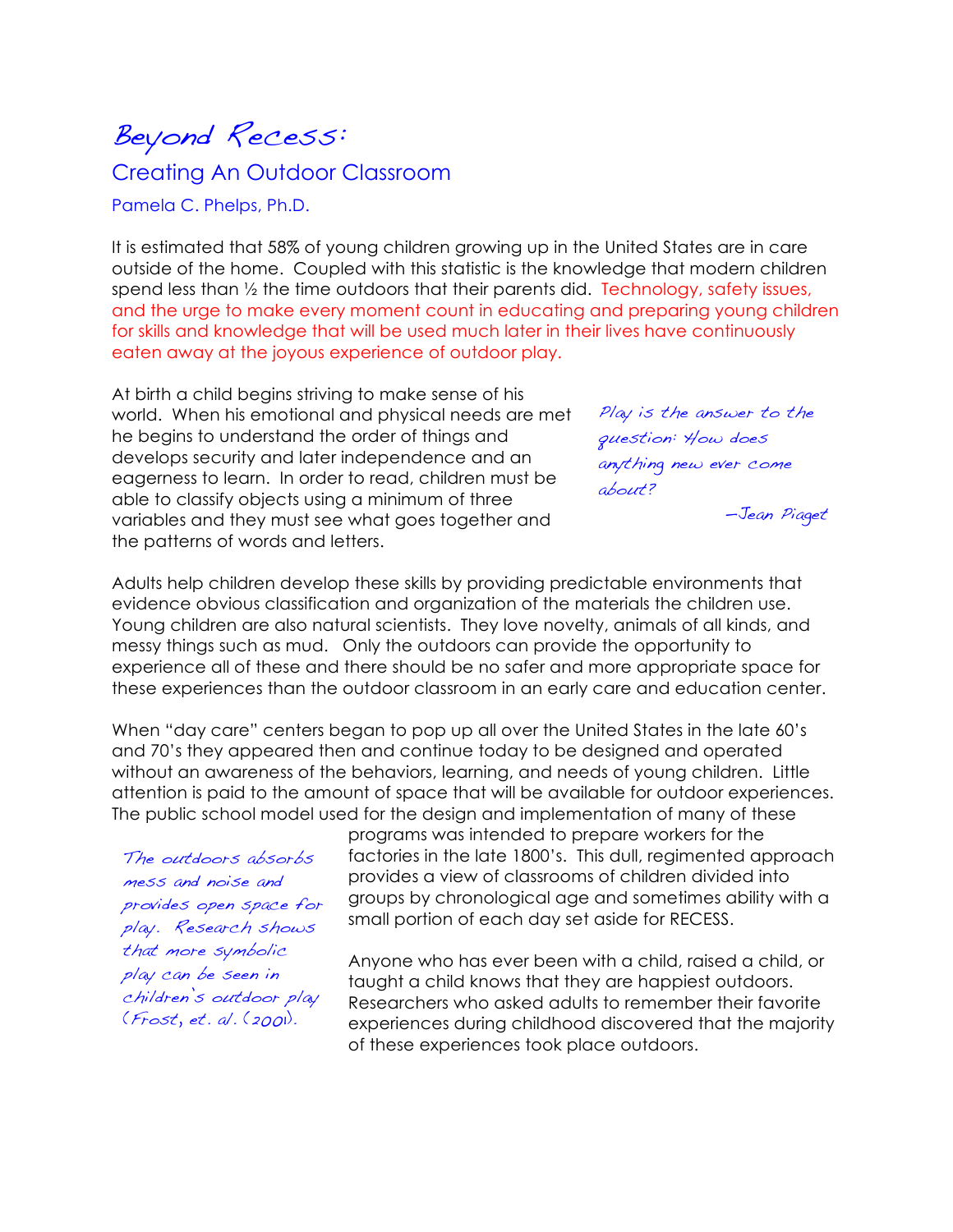Researcher Michael L. Henniger asked adult undergraduate and graduate students to remember a favorite play experience from their childhood. He found that 40 percent of the participants indicated they engaged in dramatic play more often than other types of play. They described acting out roles of real and imagined people and animals, and indicated they used naturally occurring items as play objects (trees, rocks, dirt, and water) more often than commercially produced toys. The study results also found that the older adults (graduate students) had no memory of playing with commercially produced toys, but the younger adults (undergraduate students) do remember playing with toys. Finally, playing outdoors was recalled with greater frequency among older adults than younger ones. The undergraduates indicated their parents were afraid they might be kidnapped or be victims of molestation, and were not eager to let them play outdoors alone (Henniger, 1994).

Taken from Child's Play by Debbie Reese, NPIN Parent News.

Studies on obesity in young children have pointed out the tendency for more sedentary behaviors of children in childcare (Pate, Pfeiffer, Trost, Ziegler, & Dowda, 2004). Many programs have minimized outdoor time supposedly in order to invest more of each day to the acquisition of standards, which will prepare the children for later school success. Usually the reason is to meet the personal needs of early educators, many who do not like hot or cold weather. The result is more behavior problems in the classroom but there never seems to be a mental connection about this probable cause. Usually it is just thought that the children are "bad".

"Without play, peak performance is impossible," quoted from a book written by Edward Hallowell called Shine: Using Brain Science to Get the Best from Your People (Boston, Harvard Business Review, 2011). "Play is the activity of the mind that allows you to dream up novel approaches, fresh plans."

A director who regularly guides tours through her school is often asked how she disinfects the outdoor equipment. She answers with a roll of her eyes, "The Universe takes care of that for us." Recently an early education and care provider asked this same director how she disinfected the mud in the mud kitchen area after a rain. These questions show how off the mark some of us have become. We are so overly concerned about germs and disinfecting everything that we forget that children have happily played in the outdoors since the beginning of mankind's presence on the earth. Medical research shows that over concern for germs can prevent the development of healthy immune systems.

One of the highlights of the playground at this school is a large mud kitchen equipped with plastic containers of different colors and textures of sand and dirt (yes, dirt). This knowledge is actually a standard for the four year old in Tennessee, *"Recognizes a variety of earth materials by their observable properties (rocks, sand, dirt)."* What better place to experiment and explore than in a richly organized "mud kitchen". Children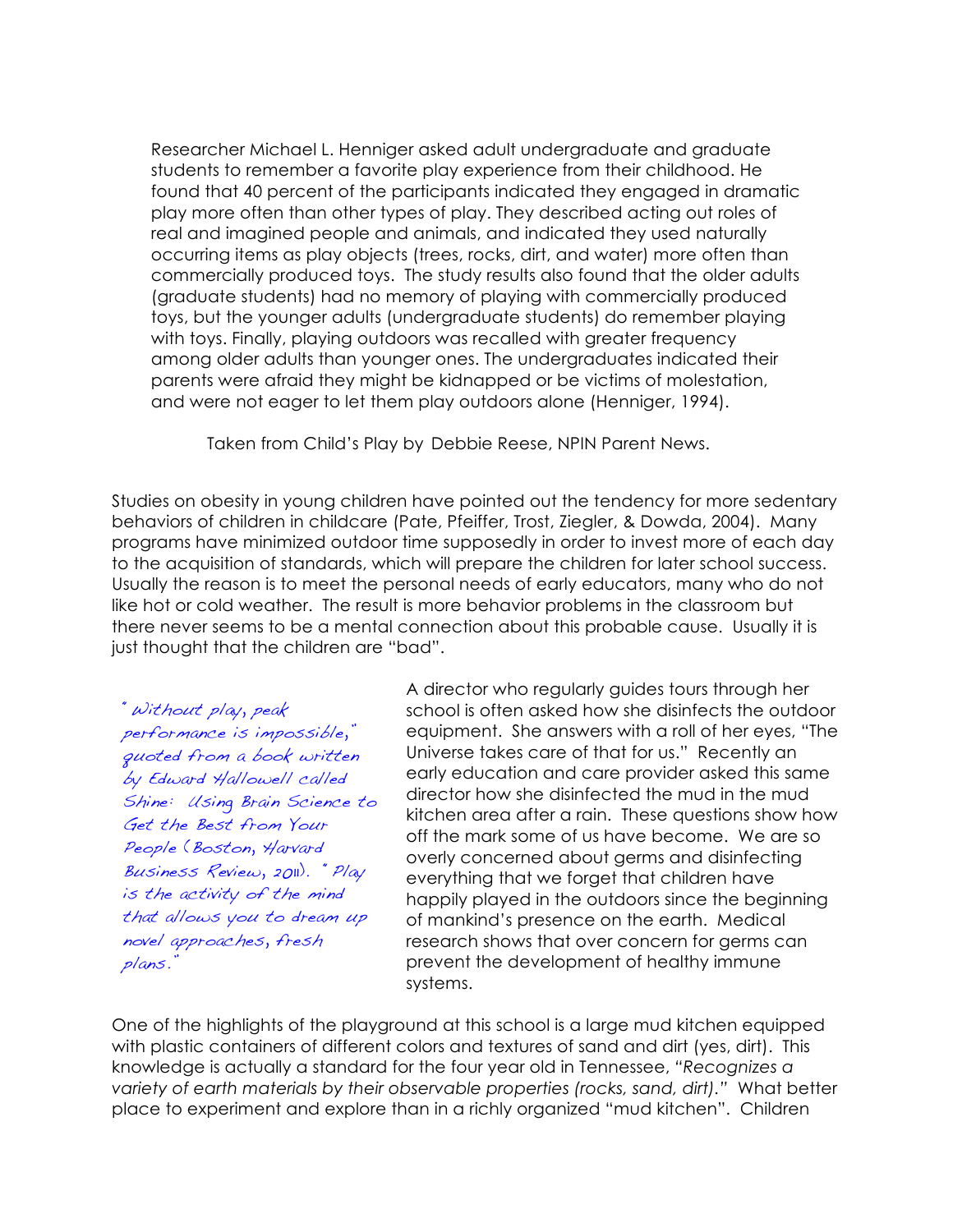are present in this area every moment it is available to them making pies and stirring the large soup pot. The joy on their faces, the complete involvement, and creativity oozing from the area is a delight to behold.

The five up-front senses: see, smell, hear, touch, and taste are all heightened during outdoor experiences, but few people think about the other two senses. These two senses are not as obvious but are vital to healthy complete development. These are the two movement senses: proprioception (information received in the brain from muscles and joints) and vestibular processing (information received in the brain about movement of the body through space particularly the head).

Proprioceptive input is vital for optimal functioning of the nervous system (Williams & Shellenberger, 1992, 1996, 2010). This type of input to the brain (back part of the brain) helps children regulate their impulses and it can be used to both increase or decrease a child's arousal. The outdoors provides an excellent opportunity for these experiences. Outdoors children can push and pull, lift and carry heavy objects, and wrestle. The seven senses can all be drawn into enhanced performance during a rich outdoor play experience.

More social play is also seen in outdoor play areas as compared with indoor classrooms (Hartle, 1996). Free air, sunshine, and the colors of nature are the natural ingredients for true growth and development.

*The psychological consequences of the failure to engage in spontaneous, self-initiated play are equally serious and equally worrisome. Because children are spending so much time in front of television, as well as other screens, there is little time for exercising their predisposition for fantasy, imagination, and creativity—the mental tools required for success in higher-level math and science* (Elkind, 2007).

Research and theory show that the following three components should be available in a well-planned and implemented outdoor experience:

- Opportunities to engage in the three kinds of play-sensorimotor, dramatic (make believe), and construction.
- Opportunities to experiences nature-trees, flowers, etc.
- **•** Opportunities to engage in vigorous activity

An outdoor classroom experience can provide children with opportunities to engage in vigorous activity, the three kinds of play (sensorimotor, dramatic, and construction) and the opportunity to have direct contact with nature.

Research shows that vigorous activity is more likely when there is a supportive adult involved. Games, parachute activities, dance and exercises, which are adult led, encourage children to be involved in vigorous activity. Research also shows that